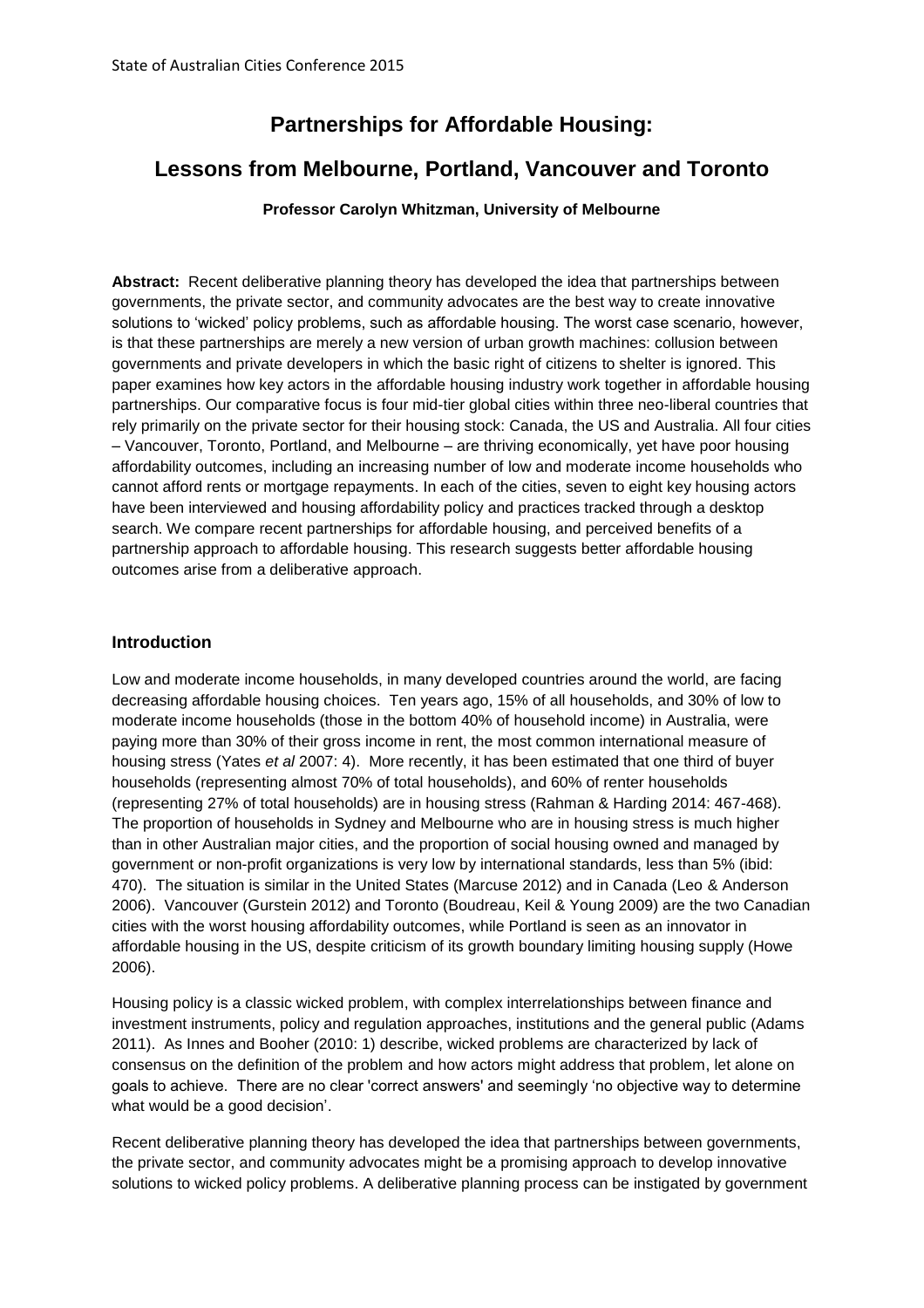or non-government actors, and can occur at any scale. In order to succeed, deliberation must involve actors who recognize their interdependence and have some capacity to enable change. The goal of deliberation is not complete consensus, but substantive agreement as to next steps, followed by actual implementation. Likewise, the process should not be judged by its ability to engage all potential actors, but rather whether basic interests are represented. At its best, a deliberative approach can lead to concrete agreements, but it can also enable sustainability of programs and partnerships, increase policy knowledge, generate innovative strategies, new values and shared goals, create a sense of common purpose, improve social capital, and support individual and collective empowerment (Innes & Booher 2010; see also Healey 1997; Forester 1999).

A deliberative planning approach to affordable housing stands in stark contrast to the research approach focusing on cities as 'growth machines'. First expounded by Harvey Molotch in the 1970s and based on the work of David Harvey and other neo-Marxist theorists, growth machines are seen as 'coalitions of land-based elites, tied to the economic possibilities of places, [driving] urban politics in their quest to expand the local economy and accumulate wealth' (Jonas & Wilson 1999: 3). Led by private market developers, banks and real estate agents, these groups 'organize collectively to influence government, which controls the regulatory and fiscal resources available for growth' (ibid: 5). Against them are arrayed a 'counter-coalition' of environmental and social justice movements.

Macleod (2011: 2630) argues that urban growth theory is no less relevant 40 years later, in an era of 'downtown condos and suburban master-planned communities', despite a greater variety of actors and agencies driving urban development. Allmendinger and Haughton (2012: 90) posit that a consensual partnership-based rhetoric within planning is now dominant, but it is 'not so much an empowering arena for debating wide-ranging societal options for future development, as a system focused on carefully stage-managed processes with subtly but clearly defined parameters of what is open for debate.' They argue that 'post-political approaches' such as deliberative partnership building minimize contestation around a liberal growth agenda. Marcuse (2012: 215) calls on planning and housing researchers to provide a 'critical approach', which involves three steps: exposing affordable housing crises as parts of inevitable larger economic crises of capitalism; proposing solutions based on de-commodifying housing production, 'fully democratic' government regulation of housing markets; and politicizing into immediate actions such as rent control, and long-term actions such as adequate public financing to subsidize the gap between housing costs and low income households' ability to pay. Left vague in Marcuse's proposal is who would be involved in these politics of radical change beyond activists, and how a mass movement might grow in countries such as Australia, the US, or Canada, where neoliberal politics and a belief in homeownership are seemingly so triumphant.

Most of the literature on deliberative planning partnerships has focused on regional strategic planning (Hartz-Karp & Newman 2006; Albrechts 2006; Maginn 2007; Legacy 2012). Vancouver has been analysed as an exemplary model of deliberative planning at both the community (Davison 2011) and metropolitan (Legacy 2012) scales, and Portland has received similar attention (Seltzer 2004). The purpose of this paper is to begin to examine how a deliberative planning approach to affordable housing partnerships is being used in neoliberal planning regimes, and whether those approaches are leading to the kinds of successes claimed by advocates for deliberative planning. Specifically, the question asked in this paper is: "Are deliberative affordable housing partnerships leading to improved communications, increased policy understandings across sectors, overcoming barriers to collaboration, and generating common purpose and values, to enable more and better affordable housing?" A further sub-question asked in this paper is whether a city that has already undertaken deliberative planning in the context of regional strategic planning is more likely to have the capacity to undertake deliberative planning in the area of affordable housing.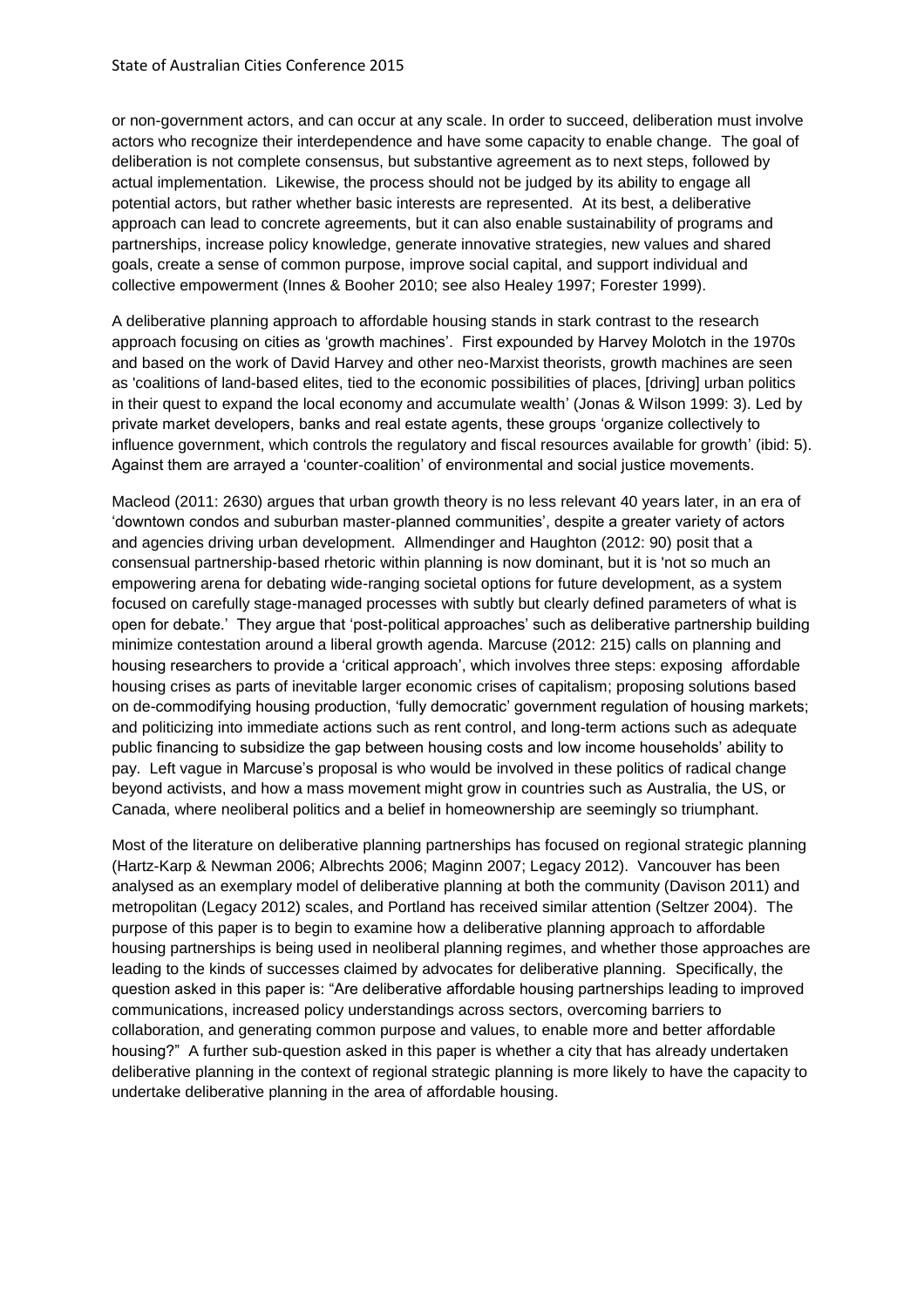#### **The research context: an emergent affordable housing partnership**

This paper derives from the action research project Transforming Housing. Transforming Housing has been a community-university partnership funded since March 2013 by Carlton Connect, the University of Melbourne's urban innovation hub, with matching funding from state and local government, property developers, and a philanthropic investor. The partnership has also included community housing providers and advocates. The project has sought to enable partnership capacity between the leading actors involved in the housing industry (both production and regulation), in order to collaboratively undertake joint research on overcoming barriers to more and better affordable housing in metropolitan Melbourne.

Transforming Housing has treated industry partners as co-researchers, asking them to help define the methods, ask questions and assist in the analysis (Whitzman, forthcoming). As part of the first phase of the project, a study tour led by two of the researchers, assisted by a developer and two local government planners, visited San Francisco, Portland and Vancouver and spoke to 50 key actors in the three cities in February 2014. A literature review (Martel, 2013) had suggested these three cities had adopted particularly innovative partnership approaches to developing new affordable housing, in the face of limited federal government funding and a neoliberal political past and present analogous to the Australian situation.

The study tour led to the realization that the structure of metropolitan governance in Portland and Vancouver appeared to assist in developing integrated and innovative policy. There was an emergent analysis that suggested a deliberative approach – frequent meetings, being honest about conflicting perspectives, and working to develop mutually acceptable approaches – was working to develop 'winwin' policy and program solutions.

#### **Methods**

While the first phase of Transforming Housing focused on partnership development, the second phase of the project attempted to move towards cross-sectoral agreements. As part of the second phase, from January to April 2015, the lead researcher returned to Portland and Vancouver, the two cities with metropolitan governance, and also visited Toronto, a city with a history of metropolitan governance that ended in the 1990s with a forced amalgamation of local governments, under similar political circumstances and at roughly the same time as similar events in Melbourne (Boudreau, Keil & Young, 2009). Portland, Vancouver, Toronto and Melbourne can all be considered mid-sized metropolises, with thriving economies, rapidly growing populations, and a reputation as relatively progressive cities within neoliberal national governments. None of these cities has a strong history of social housing, and all four have low levels of housing affordability (see Table 1). In each city, seven or eight roughly analogous key housing actors in each city (private development peak bodies, local, metropolitan and state government officials, social housing agencies, philanthropic or bank funders a total of 30 people) were interviewed about their personal and organizational history within the affordable housing sector; their shared understanding of barriers and enablers to affordable housing; who they worked with in partnerships, why, and what they considered partnership success. In addition, relevant policies and programs were examined, although this is not a focus of this paper (but see Whitzman 2015).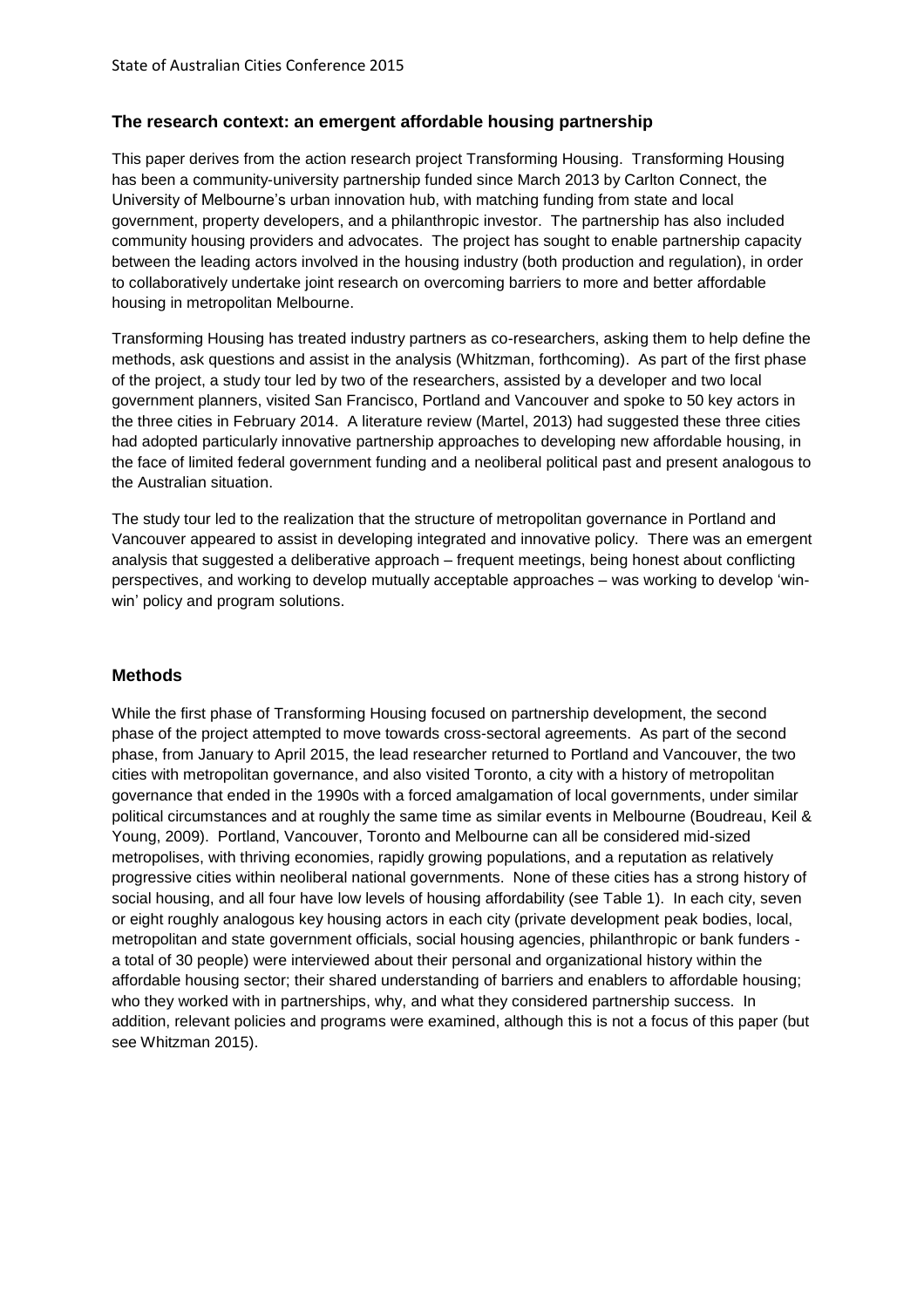|                                          | <b>Melbourne</b>                                                                                                                                                             | <b>Portland</b>                                                                                     | Vancouver                                                                                                                                                                                    | <b>Toronto</b>                                                                                                                                                                 |
|------------------------------------------|------------------------------------------------------------------------------------------------------------------------------------------------------------------------------|-----------------------------------------------------------------------------------------------------|----------------------------------------------------------------------------------------------------------------------------------------------------------------------------------------------|--------------------------------------------------------------------------------------------------------------------------------------------------------------------------------|
| Metropolitan<br>population               | 3,999,982 (2011)                                                                                                                                                             | 2,226,009 (2010)                                                                                    | 2,313,328 (2011)                                                                                                                                                                             | 5,583,064 (2011)                                                                                                                                                               |
| Annual<br>population<br>growth rate      | 2.2% (2012-2013)                                                                                                                                                             | 1.1% (2012-2013)                                                                                    | 1.427% (2012-2013)                                                                                                                                                                           | 1.514% (2012-2013)                                                                                                                                                             |
| Central City<br>Population<br>(LGA)      | 93,625 (2011)                                                                                                                                                                | 609,456 (2013<br>estimated) /<br>583,786 (2010)                                                     | 603,502 (2011) (3)                                                                                                                                                                           | 2,615,060 (2011)                                                                                                                                                               |
| Average<br>household<br>income (metro)   | \$1333/week (median)<br>$(1)$ (2011)                                                                                                                                         | \$1137/week<br>(median) (2013) /<br>\$1382 AUD                                                      | \$1218/week (median)<br>(2011) / \$1283 AUD                                                                                                                                                  | \$1353/week (median) (2011)<br>/ \$1413 AUD (after tax)                                                                                                                        |
| Average house<br>price (metro)           | \$649,000/\$503,000<br>(house/unit) (median)<br>(Sept 14 quarter)                                                                                                            | \$263.500<br>(median) (2014)/<br>\$320,948 AUD                                                      | \$637,300 (total),<br>\$997,800<br>(detached),<br>\$480,200<br>(townhouse),<br>\$379,500<br>(apartment) (Nov<br>2014)                                                                        | \$566,312 (total), \$720,181<br>(detached), \$631,958<br>("house"), \$361,009<br>(apartment) (2014)                                                                            |
| Average rent<br>(ditto)                  | \$300/week (median)<br>(2011)                                                                                                                                                | \$223/week<br>(median) (2013) /<br>\$271 AUD                                                        | \$223/week (median)<br>(2011) / \$233 AUD                                                                                                                                                    | \$231/week (median) (2011) /<br>\$241 AUD                                                                                                                                      |
| Proportion of<br>non-profit<br>housing   | 37,153 rented by state<br>housing authority +<br>5,854 rented by<br>housing cooperative/<br>community groups out<br>of $1,638,627 = 2.6\%$<br>(Greater Melbourne)<br>(2011)  | 38.089 regulated<br>affordable housing<br>units which is<br>4.5% of total<br>dwelling stock         | 50,917 social<br>housing units in the<br>region, 16% of<br>325,000 rental<br>households<br>Total of 891,336<br>occupied dwellings -<br>social housing is<br>5.7% of total<br>dwelling stock. | 15.9% of tenant households<br>in subsidized housing<br>$(100, 316$ households)<br>Total of 1,989,695 occupied<br>dwellings - social housing is<br>5% of all occupied dwellings |
| Non-profit<br>housing built<br>2011-2015 | 2,844 units delivered<br>in Greater Melbourne<br>and Geelong 2010-<br>2014 under Nation<br>Building; 3,900 below<br>market rental units<br>delivered 2010-2014<br>under NRAS | 691 units provided<br>in City of Portland<br>with funding from<br>Portland Housing<br><b>Bureau</b> | 1,846 supportive<br>housing units, 1,607<br>social housing units,<br>and 3,783 below<br>market rental units<br>City of Vancouver<br>2012-14                                                  | No new rent geared to<br>income units, but 2,792 new<br>below market rental units<br>and 850 below market<br>ownership units between<br>2010-14                                |

#### **Table 1. Comparative Housing Data, Melbourne, Portland, Vancouver, Toronto** (for sources of data, see Whitzman 2015, Appendix 1)

## **Deliberative Affordable Housing Partnerships in comparison cities**

It is necessary to begin by distinguishing deliberative from other partnerships. Many interview participants referred to business partnerships – work with other housing industry actors on an asneeded basis to develop particular housing projects. These are not relationships based on interdependence, and many could be considered bluntly transactional, with little trust or mutual learning:

*I'm loyal to getting the work done… Some [architects] don't want to value engineer as much as we do* (head of community housing organization, Vancouver)

Other partnerships focus on advocacy, bringing together like-minded people and organizations. However, these partnerships did not have the deliberative element of working together across difference, and in fact the people they are 'speaking to' do not appear to be listening:

*With the City of Toronto, we've been advocating in a Close the Gap campaign, to reverse provincial and federal disinvestment in social housing. So far, these governments are not coming to the table. The federal government says it isn't part of their constitutional*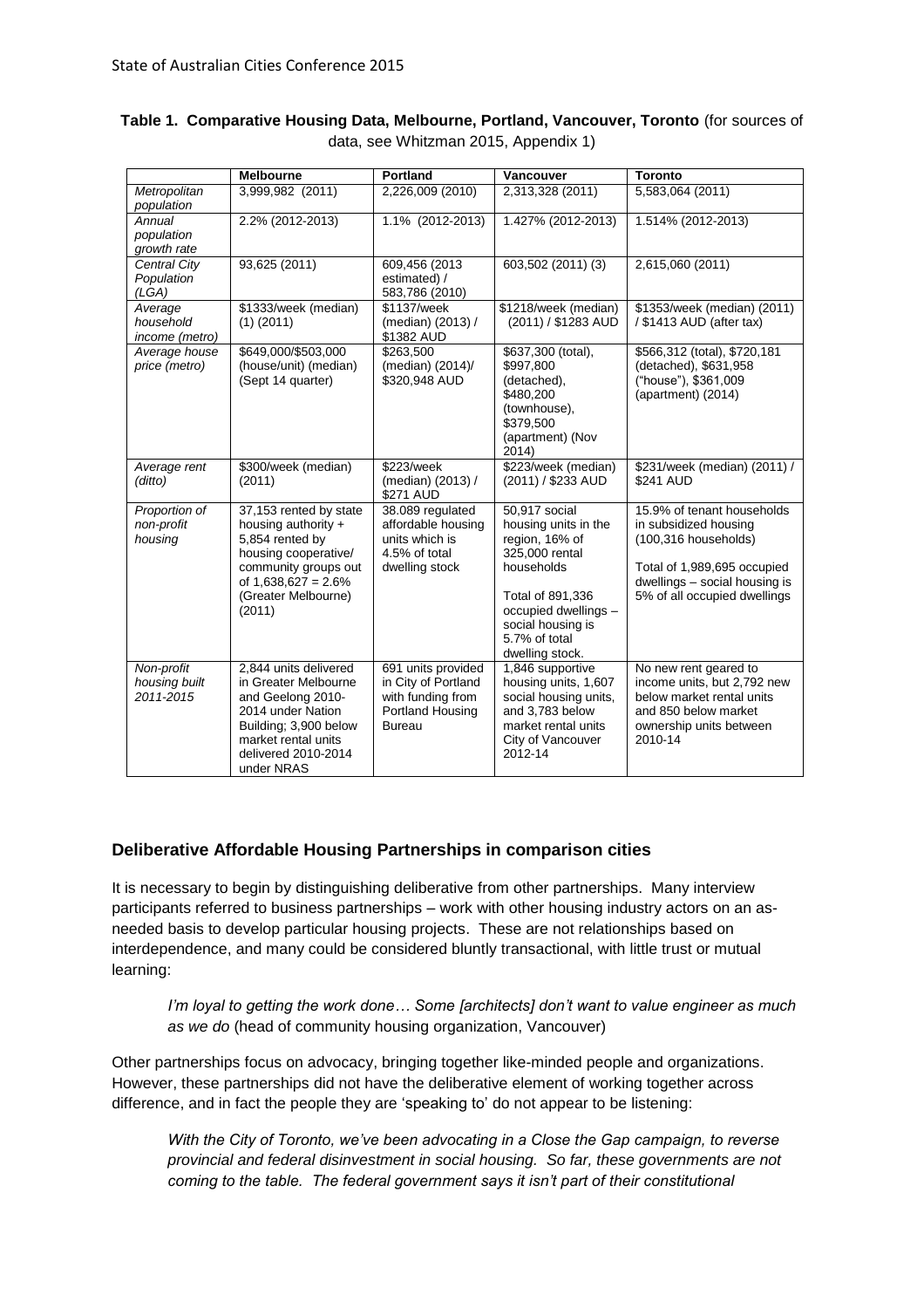#### *responsibilities, so 'no'. And the provincial government says it doesn't have the money, so 'no so far'* (senior manager of public housing agency, Toronto)

There was a key deliberative partnership in all three overseas cities similar in aims and structure to Transforming Housing. In Portland, the Meyer Memorial Trust, a philanthropic foundation, has had an Affordable Housing Initiative since 2009, working with all scales of government, private developers, social housing providers, and investors, to bring down costs of building and maintaining affordable housing, and develop capacities within individual organisations and the affordable housing industry. They also work with metropolitan and state level advocacy coalitions (the Welcome Home Coalition and the Oregon Housing Alliance respectively) to develop new sources of government subsidy for affordable housing. There is also a regional homelessness prevention program, A Home For Everyone, dating from 2009 as well.

In Vancouver, there are a series of initiatives associated with new Vancouver Affordable Housing Agency at the local government level and the development of a second 10 year Affordable Housing Action Plan at the metropolitan government level. Just as the two staff people at the Meyer Memorial Trust acted as a partnership hub, bringing together key sectoral actors, two investment managers at VanCity Credit Union work with social housing providers, the Urban Development Institute, researchers, and local, metropolitan and provincial [state] government to generate new ideas within a shrinking senior government subsidy pool. A homelessness prevention initiative, Streetohome, has generated new philanthropic finance, along with new criteria for financing 'risky' projects from VanCity and land and money from all four scales of government.

In Toronto, like Melbourne, deliberative partnership building around affordable housing is relatively new. The Housing Action Lab began work in early 2013. The Housing Action Lab is based within a philanthropic organisation, the Evergreen Foundation, a national urban environmental advocacy group. Funding for this coalition of local government, private developer, social investment, and researchers comes from a provincial government grant, but thus far the provincial government has not been directly engaged in the policy discussions. Nor has the Housing Action Lab engaged with the public through publishing on its website or organizing any public events, unlike initiatives in other cities. The partnership hub staffing is, again, minimal: one staff person working on the Housing Action Lab, along with another working on an associated project related to renewal of high rise apartments.

#### **Perceived Benefits of Partnerships (and Dis-benefits of Non-Partnerships)**

The deliberative planning literature suggests the benefits to cross-sectoral partnerships go beyond developing specific policies and programs, to improving communications and reducing legalistic approaches to conflict, increasing policy knowledge and understanding across sectors, overcoming barriers to collaborative work, and generating a sense of common purpose and values.

There was a marked contrast in attitudes towards deliberative partnerships between Portland and Vancouver, on the one hand, and Toronto and Melbourne, on the other hand. In the latter two cities, where affordable housing partnerships are nascent, interview participants spoke of tensions within and between sectors. The City of Toronto has a notably unintegrated approach to housing provision. It has a shelter and support division, which operates short-term accommodation for homeless people; a planning and development division which negotiates with developers to increase affordable housing; another separate agency called Build Toronto, which was created to generate value from the City's real estate assets, but has failed to create any of the promised 1,250 units of affordable housing promised five years ago when it began to sell off land; and a housing office which is supposed to coordinate an integrated local government strategy, but appears to have far less authority than the Vancouver Affordable Housing Agency. Collectively, this plethora of local government institutions has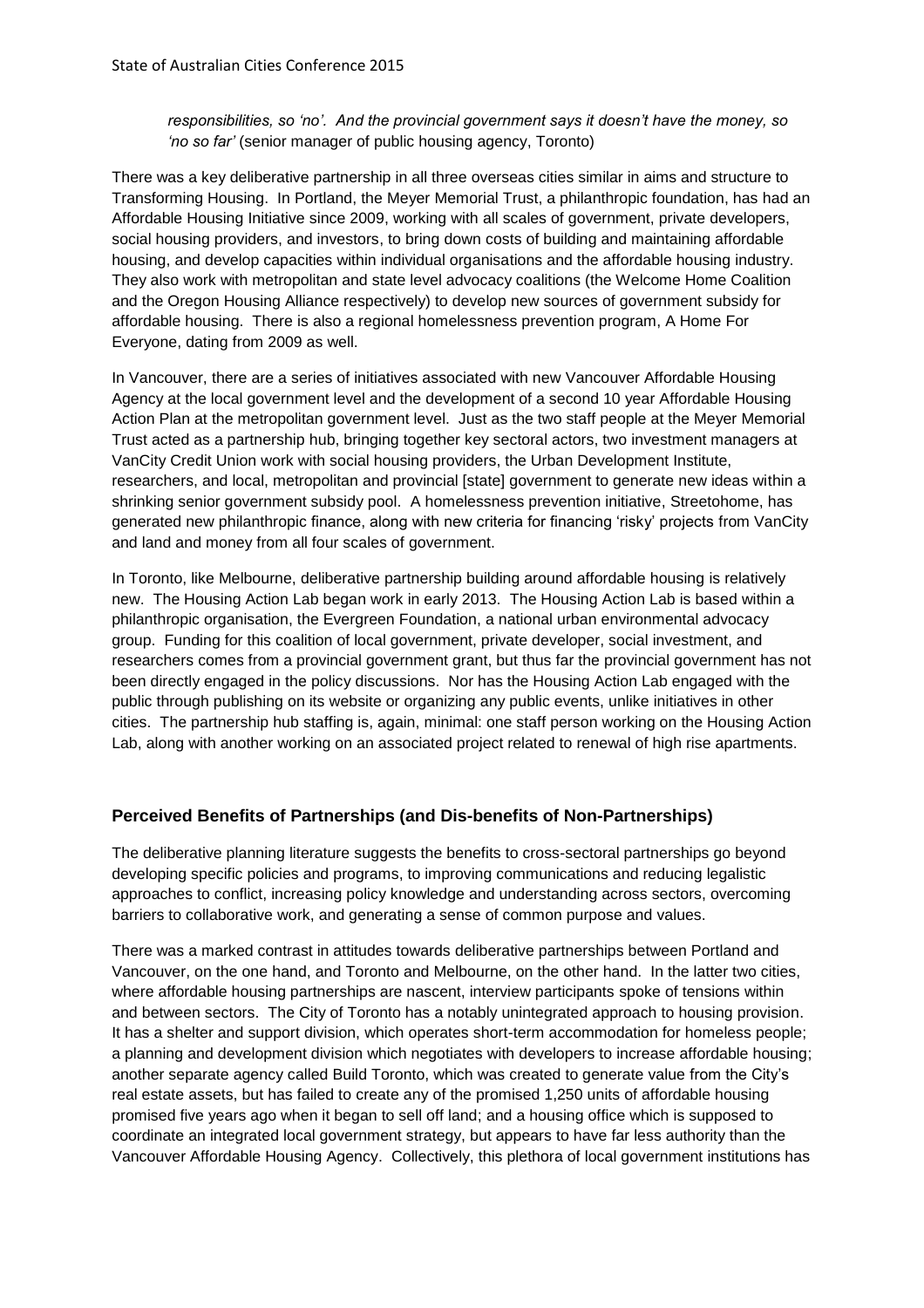been unable to develop any net new social housing units in the past five years. When asked why, a senior strategic planner at the City of Toronto answered:

*Affordable Housing and Support is under one Deputy Manager, and Planning is under another, and Real Estate is under another and they work with Build. There are multiple different relationships and managers. I guess the City Manager would be responsible for all of them. But I don't think there has been a coordinated approach. And maybe [there has been] some competitive posturing.* 

According to its coordinator, the Housing Action Lab is intended to bring together the 'main stakeholders in business, community and government [who] are not talking to one another', including the City of Toronto and the provincial government. But the informant from the Toronto Housing Company dismissed this partnership as 'a bunch of policy wonks'. The senior housing program official from the provincial Ministry of Municipal Affairs and Housing did not even know about the Housing Action Lab, and was very pessimistic about the provincial government's role in affordable housing strategy:

*Essentially we now transfer money to [local government]. There is intelligent conversation but it doesn't go beyond conversation… There is no overarching provincial housing and homelessness plan. Every political cycle is different, and as political leadership changes at*  each level of government, there is a change in direction. Four year mandates don't work well *with 10 year housing and homelessness strategies.* 

In Melbourne, an informant from the peak body for private developers was concerned that local governments did not have the institutional capacity to lead housing policy:

*We find that most councils do not invest adequately in the staff who oversee [affordable housing] policy and they stuff up policy implementation and/or oversight. They end up making simple things too complicated.* 

In contrast, the two informants interviewed from the Vancouver peak body for private developers said that several of their members have practices focused on affordable housing, and felt that generally, relations were good with local, metropolitan and provincial governments. The 'Rental 10,000' program, which has been providing 80% of market rate rental apartments adjacent to public transport, is judged as a successful outcome of partnership with the City of Vancouver. Unlike in Melbourne, where there is considerable opposition to Inclusionary Zoning from private development peak bodies, in Vancouver, 'if there is enough density attached, [IZ] is not a problem'. The main complaint is the time spent negotiating individual agreements over developments:

*It could be much simpler, 'build rental or social housing and you get more floors'. We prefer a straightforward incentives-based program.*

While the concerns of the private developer peak bodies were similar in the two cities, in Vancouver, there are regular meetings and examples of what are considered 'win-win' programs by both developers and local government. In Melbourne, the private development peak body informant could not think of a single partnership 'success story'.

The community housing provider interviewed in Vancouver regularly works with private developers on joint projects, saying 'we are highly opportunistic… [we'll] work with a range of partners to develop housing as quickly as we can'. They are also working with five other community housing providers on one project, since they have different client groups, particularly important in terms of coordinated onsite support services. The Melbourne community housing informant works with the peak body (Community Housing Federation) and knows the benefits of inter-sectoral partnerships, but: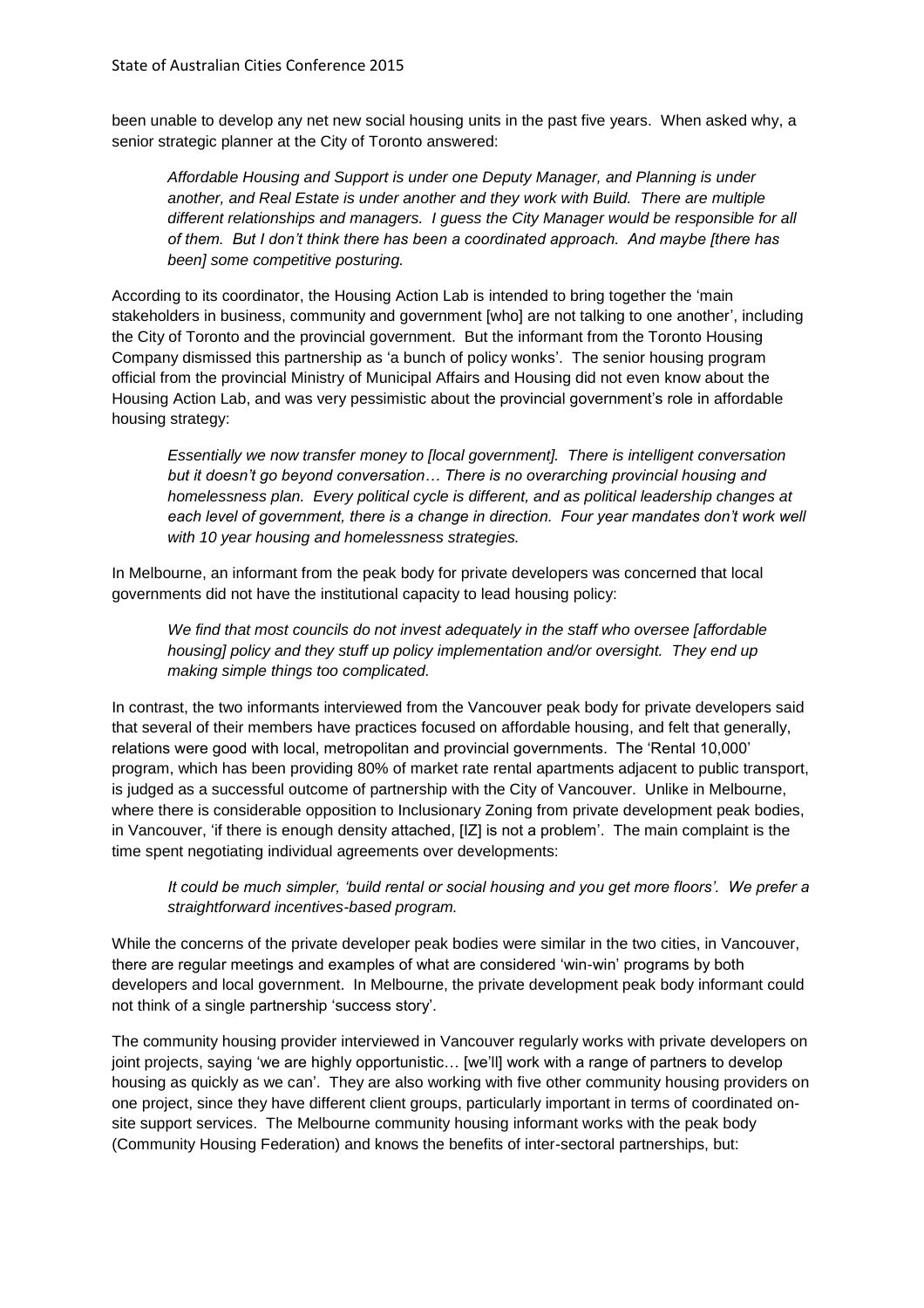*We haven't done any partnerships with other providers yet. Nation Building was quite a competitive space and we were all quite inward looking.*

When interview participants were asked to give a successful example of a partnership process, it often involved a narrative of how communication reduced tensions within and between sectors. A Melbourne credit union provided an example when community housing providers were brought together to discuss the role of investment, in the context of research on the social returns on investment in affordable housing:

*That was a facilitated discussion, and at morning tea, the facilitator and I had a discussion about how we could get the meeting back on target. There was an argument about 'aboriginal housing is more important than women's housing – no, housing for returned veterans was more important…' And the facilitator… asked all of them to write down what was the most important thing about their own housing, and they all wrote down pretty much the same thing.*

Portland provided many examples of how bringing different scales of government together with community agencies and businesses had led to positive results. The Coordinator of A Home for Everyone provided this story:

*Within the [federal] Veteran's Administration, they were having lots of trouble getting housing placements with the [Portland] Housing Authority. There wasn't much collaboration between the local services and the national benefits, and they were sending thousands [of dollars] back to Washington each year. Operation 305 included writing small cheques for cell phones or bus tickets or bank rent… That made a lot of difference to keeping a permanent home.*

Although neither of these examples was specifically about creating new affordable housing, partnerships helped create the communicative understanding and trust that would allow innovative solutions to develop. In Vancouver, when asked to define 'affordable housing', all seven informants – from local, metropolitan, provincial government, private development, philanthropic and private finance – referred to the same affordable housing continuum, initially developed by the City of Vancouver and since adopted by the other scales of government to guide their housing policy. In every other city, there were multiple and contradictory definitions of affordable housing, surely a barrier to developing integrated strategy.

A common accusation made against deliberative planning is that it papers over the agonism or conflict inherent in decision-making (Allmendinger & Haughton 2013). The interviews suggest that there is still considerable inter-sectoral and cross-sectoral debate occurring in Vancouver and Portland, the two cities with strong affordable housing partnerships. There is a particularly difficult debate in Portland occurring over quantity versus quality of affordable housing. In the words of the Coordinator of A Home for Everyone, who was previously the director of a service organization for homeless people which operates social housing:

*The 30% of household income definition has been around for decades, and we have been unable to deliver on it for more than a small fraction of the low income population. So a few people have a great place in a convenient location that only costs 30% of their income and the substantial majority of very low income people are either living on the sidewalks, living in severely compromised situations, or are living in apartments paying 85 or 90% of their income on housing… Are we willing to ask ourselves that above a certain income, 50% is okay and we build to that standard? Could we accept that rather than everyone having their own bathroom and kitchen a housing model for some folks with shared amenities? We used to have SROs [single room occupancy rooming and boarding houses]…*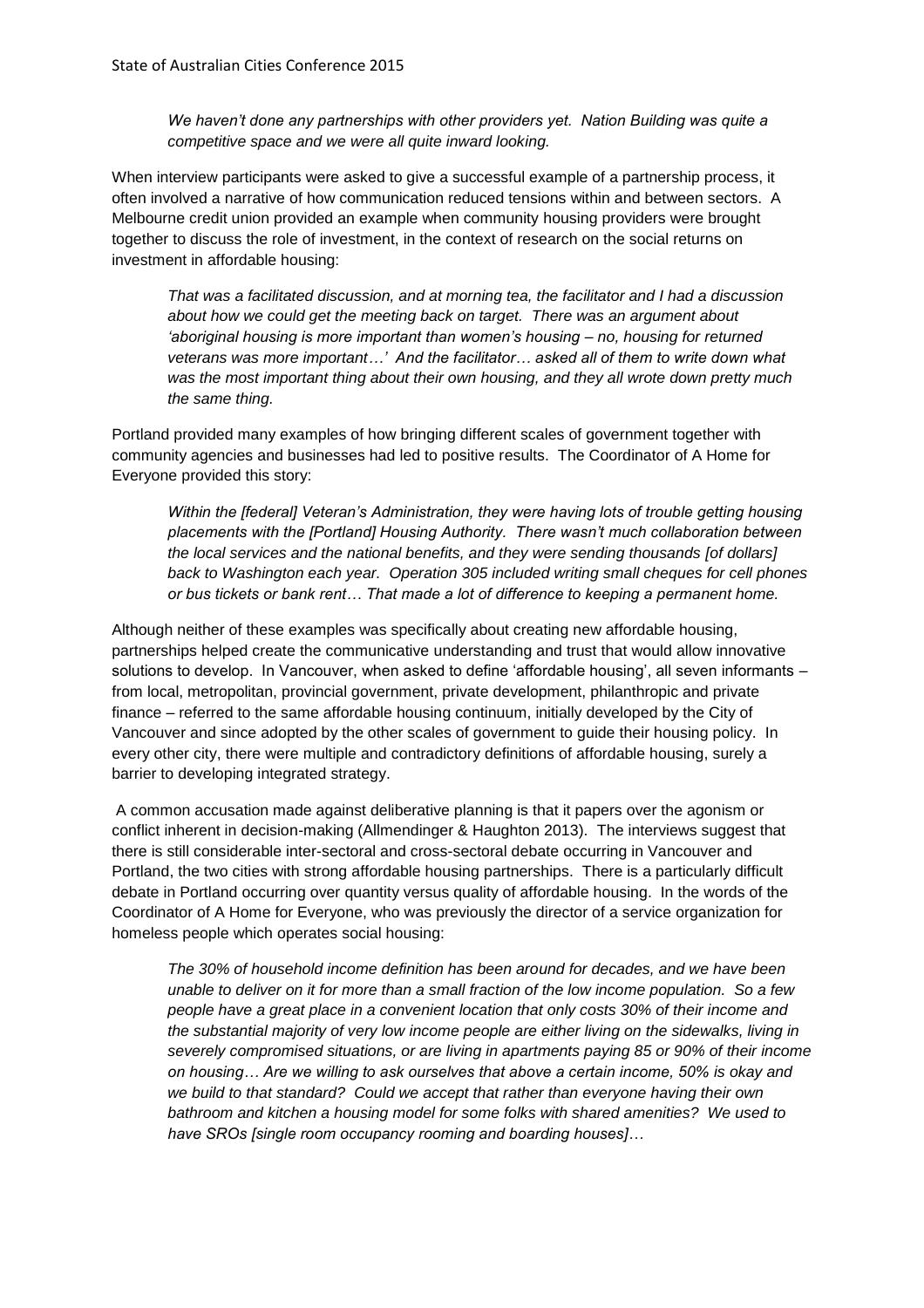'Does this debate detract from advocacy efforts to find new sources of funding?', I asked a community housing provider who is a leader in the Welcome Home Coalition. While arguing that housing is a symptom of 'massive market failure and political dysfunction', where a 'basic human need is treated as a commodity and a speculative device', he agreed that:

*There is a built in incentive [in the current affordable housing system] for your housing to cost more because then your fee is more. There is no incentive to cut the cost. And agencies ask for LEED [Leadership in Energy and Environmental Design] Platinum, good ideas have piled on, it isn't like you want people to die in fires, but you also don't want people living in cars.* 

Like the other six people interviewed in Portland, he was in favour of 'different approaches that can be tried locally' and then scaled up if successful.

It is very difficult to find comparable data for affordable housing outcomes. The City of Vancouver, has the most transparent and straightforward reporting system under its Affordable Housing Agency, with targets for every element in the affordable housing continuum. The most recent update reports 1,846 new supportive housing units (that is, rent-geared-to income with additional mental health and/or physical disability supports), 1,609 additional social housing units (mostly but not exclusively rent-geared to income), and 3,783 units affordable market rental units constructed since 2012, in a local government serving 650,000 people (City of Vancouver, 2015). Furthermore, 499 supportive or social housing units were geared at formerly homeless single people with very low incomes. This was well above the 691 rent geared to income social housing units enabled by the Portland Housing Bureau in a city with the same population as Vancouver, from 2010-2014 (Portland has no affordable market rental scheme).

Using the much larger catchment of metropolitan Melbourne and Geelong (4.7 million residents), 2,844 social housing units were delivered under the Nation Building Program from 2010-2014 (now discontinued), with 3,900 below market rental units under the National Rental Affordability Scheme (NRAS) over the same period, also discontinued. Melbourne's social housing record, even at the height of these programs, was well behind Vancouver and even Portland on a per capita basis.

Toronto is the worst performer in new affordable housing, with no new rent geared to income housing provided during the 2010-2014 period, although some public housing received much needed repairs or knock-down rebuild, and some heavily subsidized below market rental housing has been built. In the face of federal government cutbacks across Canada, Vancouver has found limited solutions based in local and provincial government land, value capture, and regulatory mechanisms, while Toronto appears locked in politicized conflict within and between local and provincial governments.

## **Conclusion**

It is difficult to untangle correlation and causation when it comes to affordable housing partnerships and outcomes. Certainly, metropolitan governance in both Vancouver and Portland has been one factor in the development of a relatively stable and consensual setting for affordable housing partnerships, and has enabled an integrated long-term approach to policy and programs (Harcourt 2007, Abbott 2001). But as is the case in most partnerships, the influence of individuals and organizations meeting together regularly is also apparent. As a local government housing officer in Melbourne says: 'It is really important to have a relationship of personal trust,' and those trust-based relationships arise from face to face contact.

The partnerships themselves appear to have generated new sources of income: in the case of Portland's A Home for Everyone, \$20 million in additional federal money; in the case of Vancouver's Streetohome, an additional \$4 million in private philanthropic money. Partnerships have also generated a new common language of the affordable housing continuum that informs integrated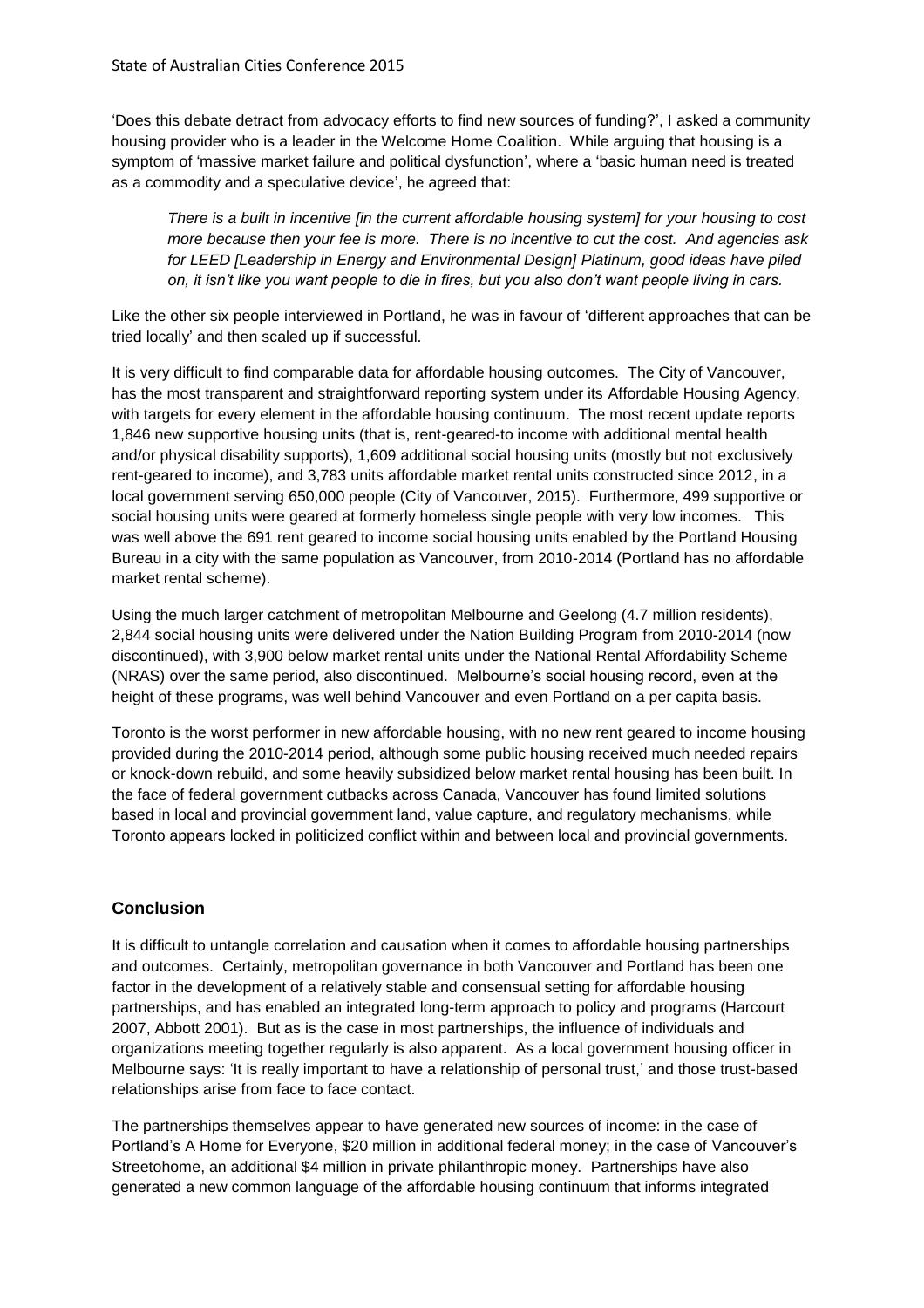policy in Vancouver, improved cross-sectoral policy knowledge and understanding in Melbourne, Vancouver, and Portland, and a difficult but important debate about design/construction costs in relation to quantity of affordable housing in Portland. Of course, it might also be argued that these partnerships do not directly challenge the cutbacks to senior government funding for affordable housing, and might indeed redirect energy from advocacy coalitions into trying to be innovative within existing funding envelopes. However, affordable housing advocates in Canada, the US and Australia have now weathered over 20 years of fairly uninterrupted dismantling of government financing and regulatory mechanisms that were not very ambitious to begin with. Perhaps it is time to generate new ways of thinking and action through partnerships.

There are limitations to this research, as is the case in any comparative urban research. Vancouver and Portland are less populous metropolises than Melbourne and Toronto, and Vancouver, Portland and Toronto have much stronger local governments, with greater revenue and regulatory power, than Melbourne. Also, Vancouver and British Colombia have greater taxation and regulation powers than Toronto and Ontario, particularly in relation to inclusionary zoning.

With that said, Vancouver in particular does offer some worthwhile lessons for Australian cities. Housing affordability is as dire, with a similarly booming economy and historical reliance on homeownership solutions. But there are coordinated affordable housing initiatives, an overarching and integrated policy at both the local and metropolitan scales of government, relatively transparent reporting, and a set of networks and partnerships that allow innovation to occur. There is little evidence arising from this study that these initiatives have shut down debate about the commodified nature of housing within neoliberal governance, or paper over essential conflicts about shelter as a right, versus shelter as a source of profit.

It is difficult to know how best to address the market and policy failure of affordable housing in Australia. Certainly, in a nation where social housing is less than 5% of total stock, it is difficult to imagine how housing would ever be completely de-commodified. There does need to be much increased and stable financing at the Commonwealth level, and much stronger regulation of the kind of housing that is provided and where it is provided in relation to public transport, jobs and services at the state government level. The Transforming Housing partnership in Melbourne has provided the basis for cross-sectoral deliberation, more recently leading to advocacy, about how to improve the quantity and quality of affordable housing. This sense of common purpose and slowly growing interpersonal trust may not be a fundamental challenge to the urban growth machine. But in Melbourne, as in other cities, deliberative planning is generating both the immediate actions and long-term mechanisms that may improve the lives of low and moderate income households, a worthwhile goal for any initiative.

**Acknowledgements:** This research was funded by the Carlton Connect Initiative at the University of Melbourne, the Cities of Melbourne and Port Phillip, the Victorian State Government (through the Metropolitan Planning Authority), the Property Council of Australia, Frasers Property Australia, and the Lord Mayor's Charitable Foundation. Alexander Sheko provided the comparative statistics in Table 1. Conversations with Professor Penny Gurstein and Dr. Rebecca Bateman (University of British Columbia), A/Professor Meg Holden (Simon Fraser University), Dr. Marisa Zapata (Portland State University) and Dr. Emily Paradis (University of Toronto) during my travels helped shape my arguments.

#### **References**

Abbott, C. (2001) *Greater Portland: urban life and landscape in the Pacific Northwest*. Philadelphia: University of Pennsylvania Press.

Adams, D. (2011). The 'Wicked Problem' of Planning for Housing Development, *Housing Studies* 26(6): 951-960.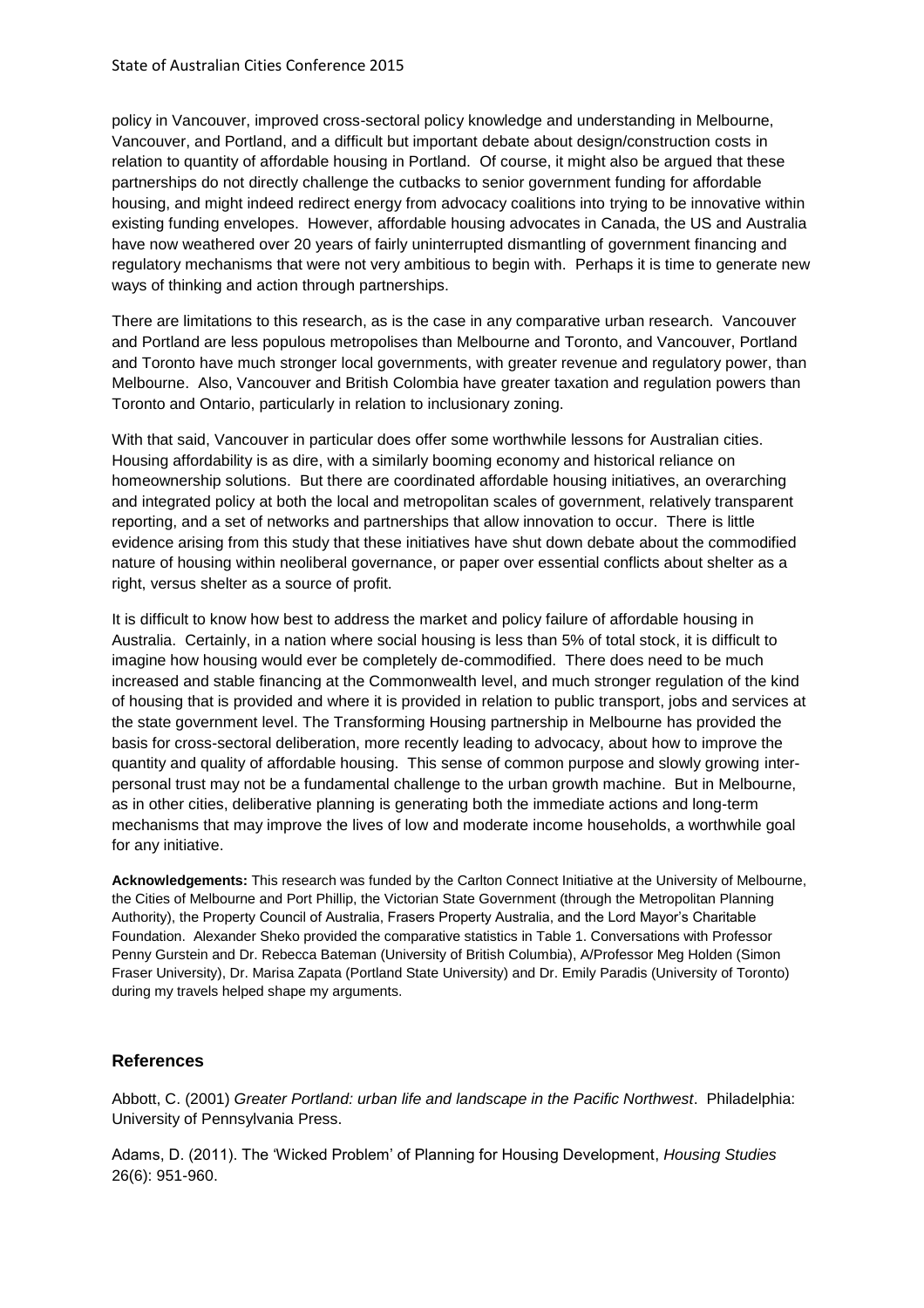Albrechts, L. (2006) Shifts in Strategic Spatial Planning? Some evidence from Europe and Australia, *Environment and Planning A* 38(6): 1149-1170.

Allmendinger, P. & Haughton, G. (2012) Post-political spatial planning in England: a crisis of conscience? *Transactions, Institute of British Geographers* 37(1): 89-103.

Boudreau, J., Keil, R. & Young, D. (2009) *Changing Toronto: governing neo-liberalism*. Toronto: University of Toronto Press.

City of Vancouver (2015) 2014 Housing and Homelessness Strategy Report Card. Report to Vancouver City Council, May 15, 2015.

Davison, G. (2011) An unlikely urban symbiosis: Urban intensification and neighbourhood character in Collingwood, Vancouver, *Urban Policy and Research* 29(2), 105-124.

Forester, J. (1999) *The Deliberative Practitioner: encouraging participatory planning processes*. Cambridge, US: MIT Press.

Gurstein, P. (2012). Affordable Housing as a Sustainability Strategy: Policy Implications for Canadian Cities, in S. Gill and R.K. Dhawan (Eds), *Canadian Studies Today: responses from the Asia-Pacific.*  Paramatta: Prestige Books, 44-66.

Harcourt, M. (2007) *City Making in Paradise: nine decisions that saved Vancouver*. Vancouver: Douglas & McIntyre.

Hartz-Karp, J. & Newman, P. (2006) The Participative Route to Sustainability. In S. Paulin (Ed) *Community Voices: creating sustainable spaces*. Perth: University of Western Australia Press, 28-42.

Healey, P. (1997) *Collaborative Planning: shaping places in fragmented societies*. Houndsmills: Palgrave.

Howe, D. (2004) The Reality of Portland's Housing Market, in C. Ozawa (Ed), *The Portland Edge: challenges and successes in growing communities*. Washington: Island Press, 184-205.

Innes, J. & Booher, D. (2010) *Planning for Complexity: an introduction to collaborative rationality for public policy*. London: Routledge.

Jonas, A. & Wilson, D. (1989) The Urban Growth Machine: critical reflections, two decades later, in A. Jonas & D. Wilson (Eds) *The Urban Growth Machine: critical perspectives, two decades later*. Albany: State University of New York, 3-20.

Legacy, C. (2012) Achieving Legitimacy Through Deliberative Plan-Making Processes—Lessons for Metropolitan Strategic Planning, *Urban Policy and Research* 13(1): 71-87.

Leo, C. & Anderson, K. (2006) Being Realistic About Urban Growth, *Journal of Urban Affairs* 28(2): 169-189.

Macleod, G. (2011) Urban Politics Reconsidered: growth machine to post-politics city, *Urban Studies* 48(12): 2629-2660.

Maginn, P. (2007) Deliberative Democracy or Discursively Biased? Perth's Dialogue with the City, *Space and Policy* 11(3): 331-352.

Marcuse, P. (2012) A Critical Approach to Solving the Housing Problem, in N. Brenner, P. Marcuse & M. Mayer (Eds), *Cities for People, Not for Profit: critical urban theory and the right to the city*. London: Routledge, 214-228.

Martel, A. (2013) Getting to Yes: A Literature Review on overcoming barriers to affordable family friendly housing in inner Melbourne. Melbourne: Melbourne School of Design, University of Melbourne.